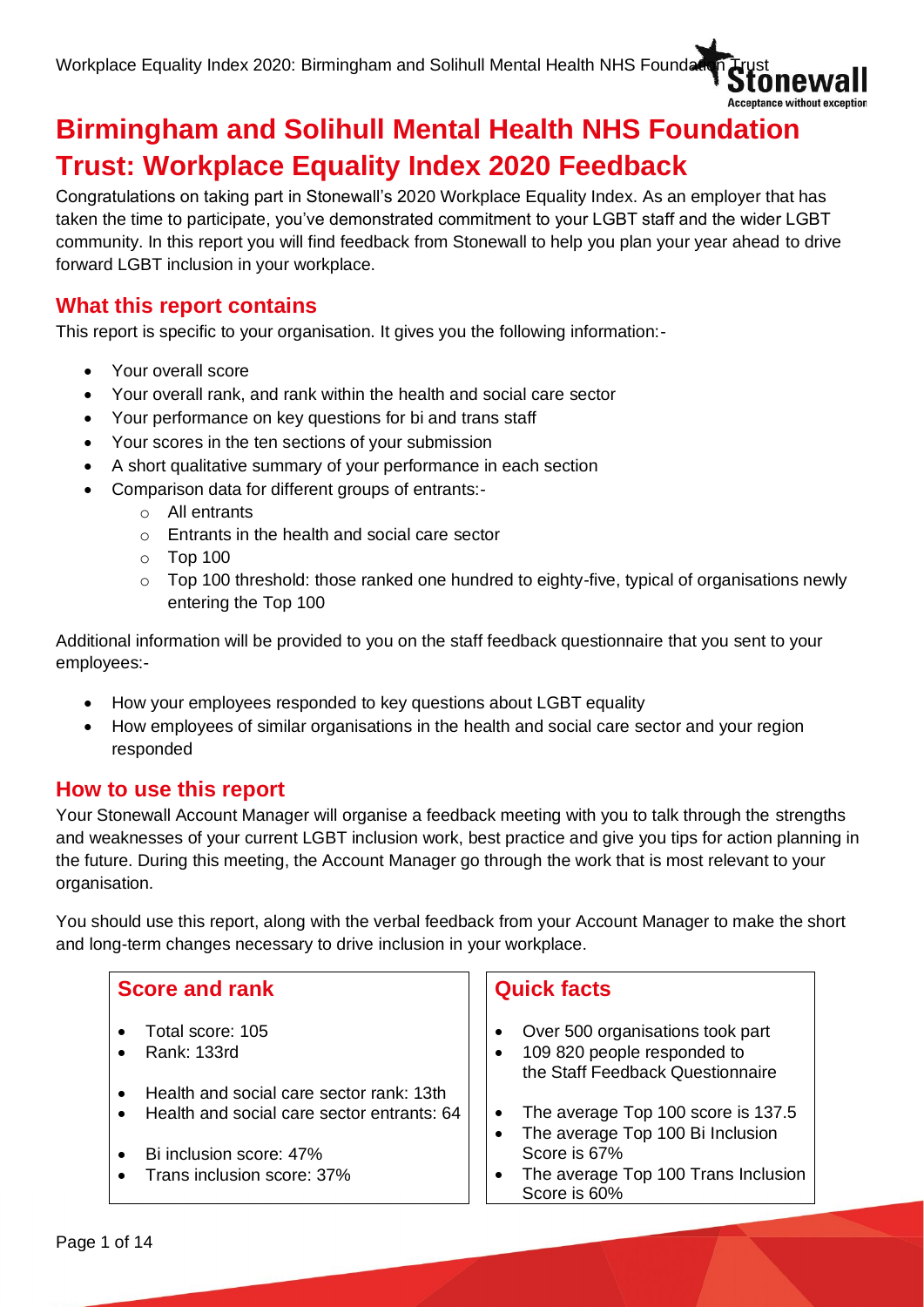

## **Summary and overview**

The below table gives you a summary of how you scored across the ten sections of the Workplace Equality Index.

|                | <b>Section</b>                                 | Your score     | Total marks | Marks claimed | claimed<br>not awarded<br><b>Marks</b> | Marks available<br>not awarded | Averages | All entrants | Health and     | Top 100 | Threshold<br><b>Entrants</b><br>Top 100 |
|----------------|------------------------------------------------|----------------|-------------|---------------|----------------------------------------|--------------------------------|----------|--------------|----------------|---------|-----------------------------------------|
| 1              | <b>Policies and benefits</b>                   | 13             | 15          | 15            | $\overline{2}$                         | 2                              |          | 6.5          | 5.5            | 10.5    | 10.5                                    |
| $\mathbf{2}$   | The employee lifecycle                         | 19.5           | 27          | 26.5          | 7                                      | 7.5                            |          | 10           | 10             | 17.5    | 15                                      |
| $\mathbf{3}$   | <b>LGBT employee network group</b>             | 15             | 22          | 21            | 6                                      | $\overline{7}$                 |          | 9.5          | 8.5            | 17      | 14.5                                    |
| 4              | Allies and role models                         | 9              | 22          | 13            | 4                                      | 13                             |          | 7.5          | $\overline{7}$ | 14.5    | 13                                      |
| 5              | <b>Senior leadership</b>                       | $\overline{7}$ | 17          | 13.5          | 6.5                                    | 10                             |          | 6            | 5              | 12.5    | 11                                      |
| 6              | <b>Monitoring</b>                              | 4.5            | 21          | 7             | 2.5                                    | 16.5                           |          | 6            | 7.5            | 10.5    | 8.5                                     |
| $\overline{7}$ | <b>Procurement</b>                             | $\overline{2}$ | 17          | 11            | 9                                      | 15                             |          | 4            | 3.5            | 10.5    | 8.5                                     |
| 8              | <b>Community engagement</b>                    | 10             | 20          | 20            | 10                                     | 10                             |          | 9            | 7.5            | 15.5    | 13.5                                    |
| 9              | <b>Clients, customers and service</b><br>users | 9              | 17          | 17            | 8                                      | 8                              |          | 6            | 6              | 12.5    | 9.5                                     |
| 10             | <b>Additional work</b>                         | $\overline{2}$ | 2           | $\mathcal{P}$ | $\Omega$                               | 0                              |          | 0.5          | 0.5            | 1       |                                         |
|                | <b>Staff feedback questionnaire</b>            | 14             | 20          |               | n/a                                    | 6                              |          | 10.5         | 9              | 16      | 16                                      |

- **Your score** the number of points allocated based on the answers and evidence provided
- **Total marks** the number of points available in that section
- **Marks claimed** the number of marks that your organisation claimed in the submission†
- **Marks claimed, not awarded** the difference between marks claimed and your score
- **Marks available, not awarded** the difference between marks available and your score
- **Averages** mean averages of the scores awarded to…
	- **All entrants** all organisations, over 500, who entered the Workplace Equality Index 2020
	- **Health and social care sector** all organisations which entered in the health and social care sector
	- **Top 100** all organisations which ranked in the Top 100 employers
	- **Top 100 Threshold** all organisations which ranked between 100 and 85, the typical score of an organisation that is newly entering the Top 100

† If this number is less than your score this shows that the evidence you submitted is worth more points than you claimed

† Referred to in previous reports as 'self-score'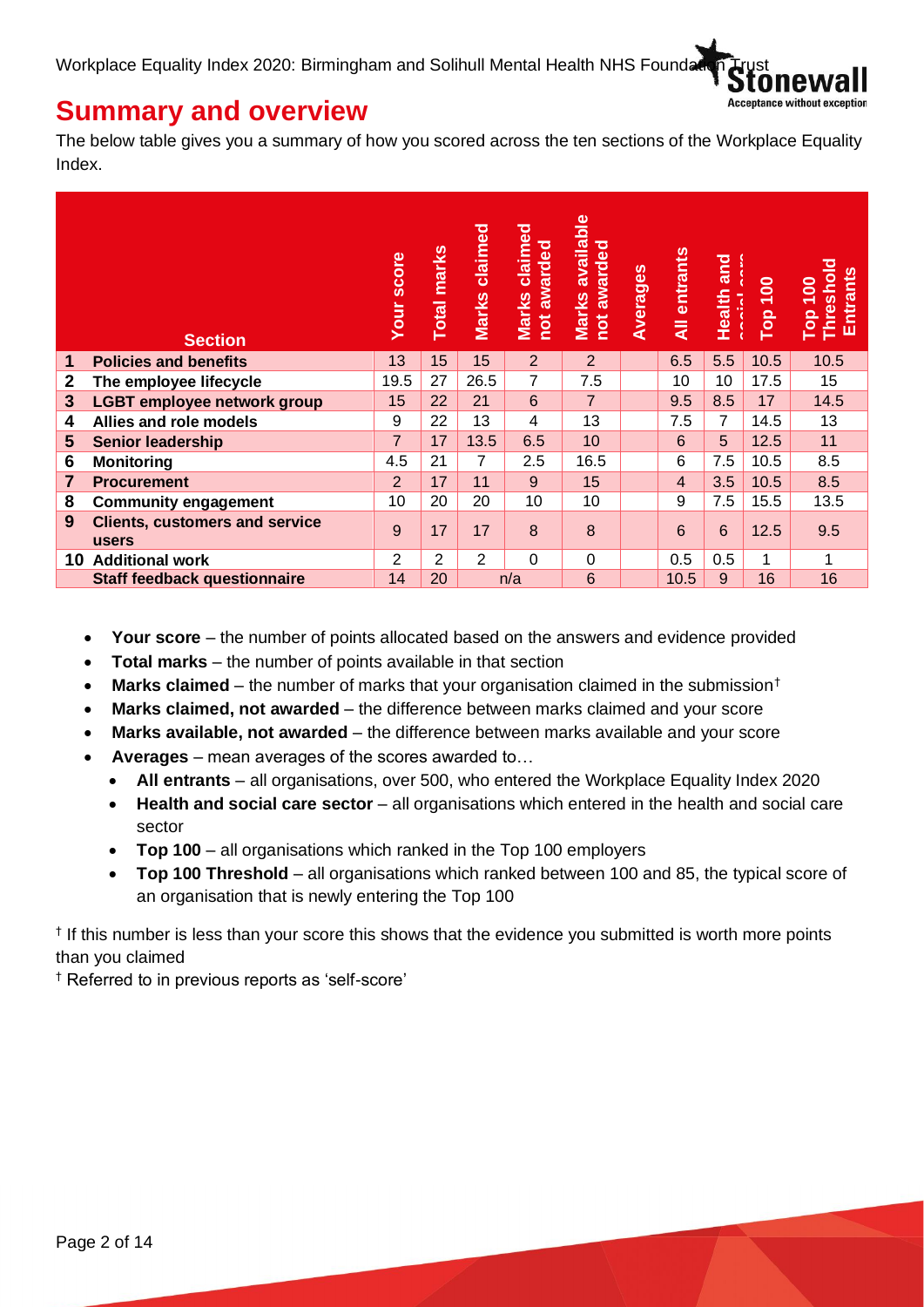

## **Section 1: Policies and benefits**

This section examines the policies and benefits the organisation has in place to support LGBT staff. The questions scrutinise the policy audit process, policy content and communication.



### **Feedback from your marker**

BSMHFT has some really strong statements on your zero tolerance approach to homophobic, biphobic and transphobic bullying and harassment, and it is great to see a robust audit procedure involving the staff network to ensure policies are inclusive of same sex couples and using gender neutral language.

Your policies are close to being good practice, but need some language tightened up before we can award as there is some gendered language. We recommend that you remove the terms "mother" and "father" from the body of your policies, in order to ensure that everyone within your organisation is covered by your policies. Your definition of who the policy applies to can still include the term "mother" and refer to any relevant government legislation, but we'd recommend using gender neutral language in the body of the policy. You may find the following terms useful: "pregnant employee"; "birth parent" and then "second parent"; "parent who has given birth" or "new mothers and other pregnant employees".

Please see Stonewall's inclusive policy toolkit which has further guidance on this.

#### **Your notes**

- •
- •
- •
- •
- •

### **Stonewall opportunities**

**Best practice guides** are available to you, as a Stonewall Diversity Champion for free. Talk to your account manager about how to best use these resources.

**Open programmes** are available for up to three people from Birmingham and Solihull Mental Health NHS Foundation Trust to attend. Trans allies is available in [London on the 28](https://stonewall.typeform.com/to/YIvbWL)<sup>th</sup> of April and in Liverpool [on the 25](https://stonewall.typeform.com/to/Np2Apy)<sup>th</sup> of June. Open Programmes are available as part of the Scotland Empowerment Week from 18<sup>th</sup> to 22<sup>nd</sup> [May in Scotland and the north-east of England.](https://www.stonewallscotland.org.uk/events/stonewall-scotland-empowerment-week-2020)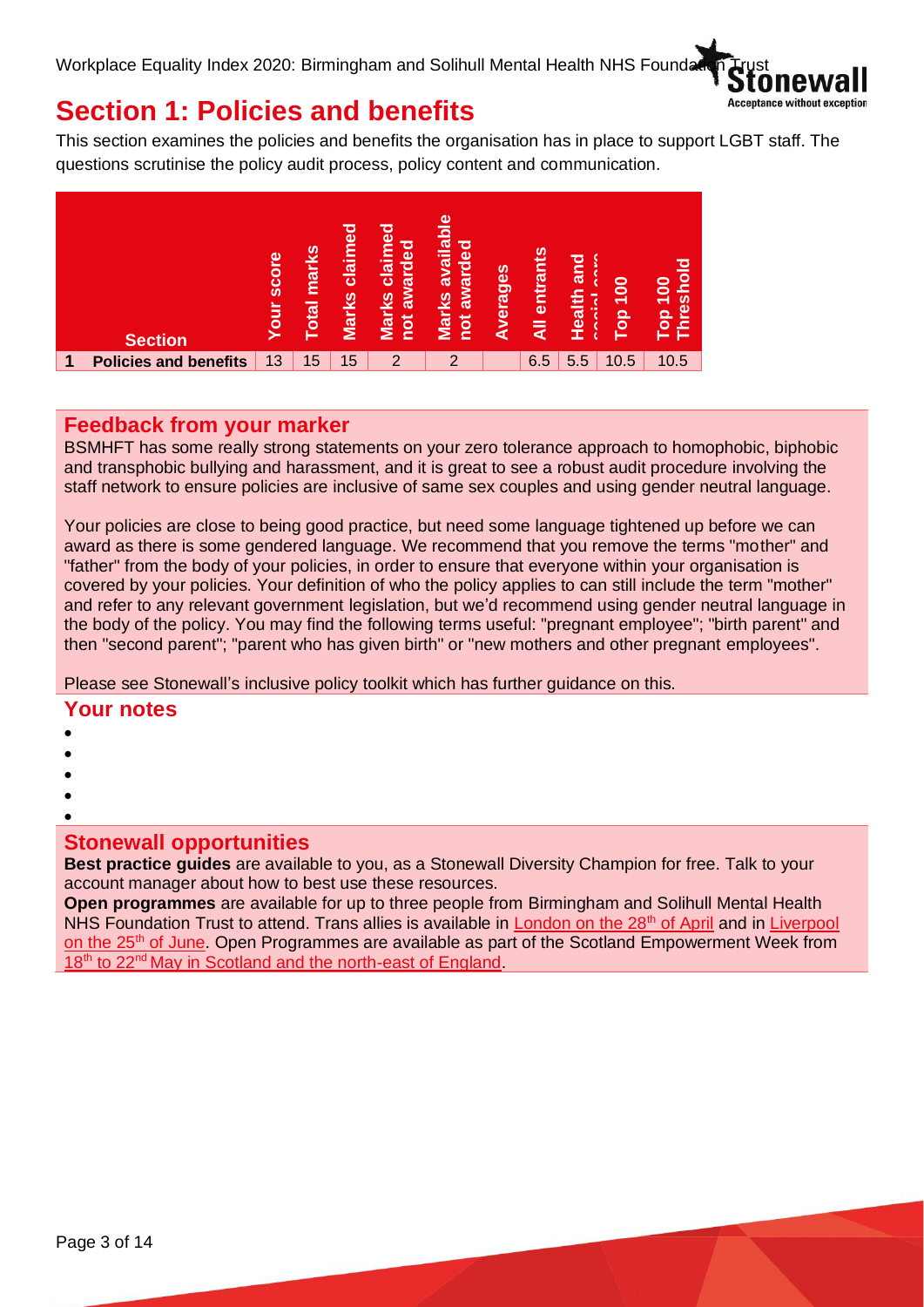

## **Section 2: The employee lifecycle**

This section examines the employee lifecycle within the organisation; from attraction and recruitment through to employee development. The questions scrutinise how you engage and support employees throughout their journey in your workplace.



## **Feedback from your marker**

Birmingham and Solihull Mental Health Foundation Trust has demonstrated some really great practice in this section.

It is great to see quality development opportunities shared with the LGBT staff network. We would encourage the trust to develop its all staff equality and diversity training further to talk about stereotypes, language and assumptions in relation to lesbian, gay, bi and trans people (and other PCs) as well as strengthening the information around how to challenge homophobia, biphobia and transphobia.

Great to see the trust and the network highlight the importance of LGBT awarness days/months - please do ensure that this message is sent to all staff.

### **Your notes**

- •
- •
- •
- •

## **Stonewall opportunities**

London Workplace Conference is on the 3<sup>rd</sup> of April. [Tickets are available](https://www.stonewall.org.uk/events/stonewall-workplace-conference-london-2020) for £349+VAT (or at our early bird rate of £309+VAT until the 21st Feb) for public-sector organisations.

**Cymru Workplace Conference** is on the 14<sup>th</sup> of February. [Tickets are available](https://www.stonewall.org.uk/events/stonewall-cymru-workplace-conference-cardiff-2020) for £110+VAT for publicsector organisations. Tickets can be bought on a buy-three-get-one-free basis.

**Global dial-in tickets** for London Workplace Conference [are available](https://www.stonewall.org.uk/global-lgbt-inclusion-live-stream) for £50 (or three for £120), with discounts available to Global Diversity Champions.

**Workplace Allies** is an empowerment programme which [can be booked](https://www.stonewall.org.uk/workplace-allies-programme) to be run in-house for up to 36 delegates from Birmingham and Solihull Mental Health NHS Foundation Trust.

**Stonewall Workshops** are available, on topics such as bi inclusion, trans inclusion, allyship, and leadership. Email [conference@stonewall.org.uk.](mailto:conference@stonewall.org.uk)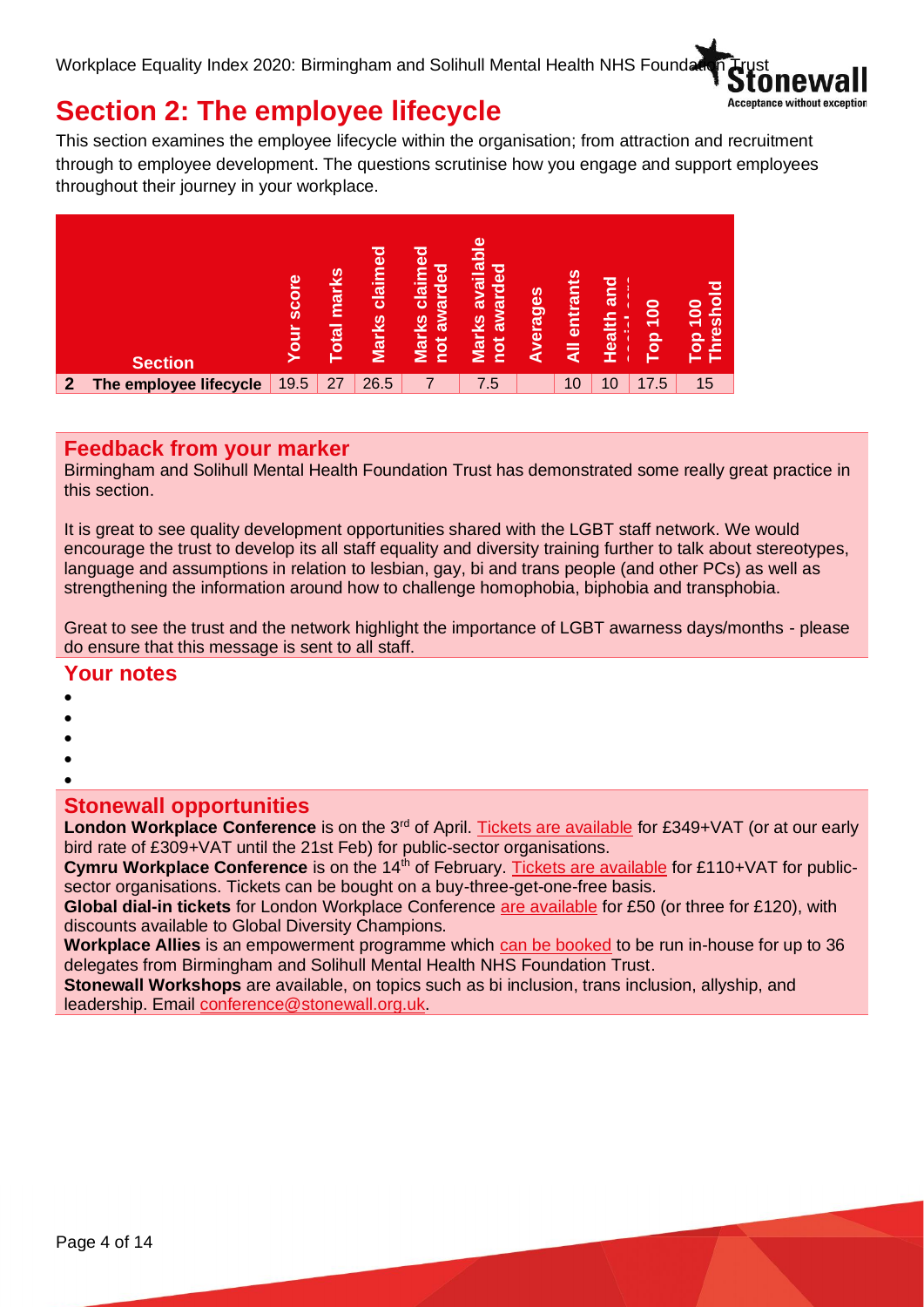

# **Section 3: LGBT employee network group**

This section examines the activity of your LGBT employee network group. The questions scrutinise its function within the organisation.



## **Feedback from your marker**

BSMHFT have a really active network that have done some fantastic work over the past year, specifically around the work you have been doing to raise awareness of intersectionality and other diversity strands. There has been some really innovative initiatives here that will have been really impactful.

You have a strong terms of reference and objectives. To move forward, we would encourage you to look at how you can formally embed bi and trans voices within the network discussions to ensure issues and challenges are covered and addressed.

### **Your notes**

- •
- •
- •
- •
- •

### **Stonewall opportunities**

**Workplace Allies, Workplace Trans Allies and Workplace Role Models** are empowerment programmes which [can be booked](https://www.stonewall.org.uk/programmes-and-opportunities) to be run in-house for up to 36 delegates from Birmingham and Solihull Mental Health NHS Foundation Trust.

**LGBT Network Group Masterclass** is available in June in Birmingham (email [conference@stonewall.org.uk](mailto:conference@stonewall.org.uk) to reserve your place) and on 24<sup>th</sup> [of April in Scotland.](https://www.stonewallscotland.org.uk/events/stonewall-scotland-network-group-masterclass)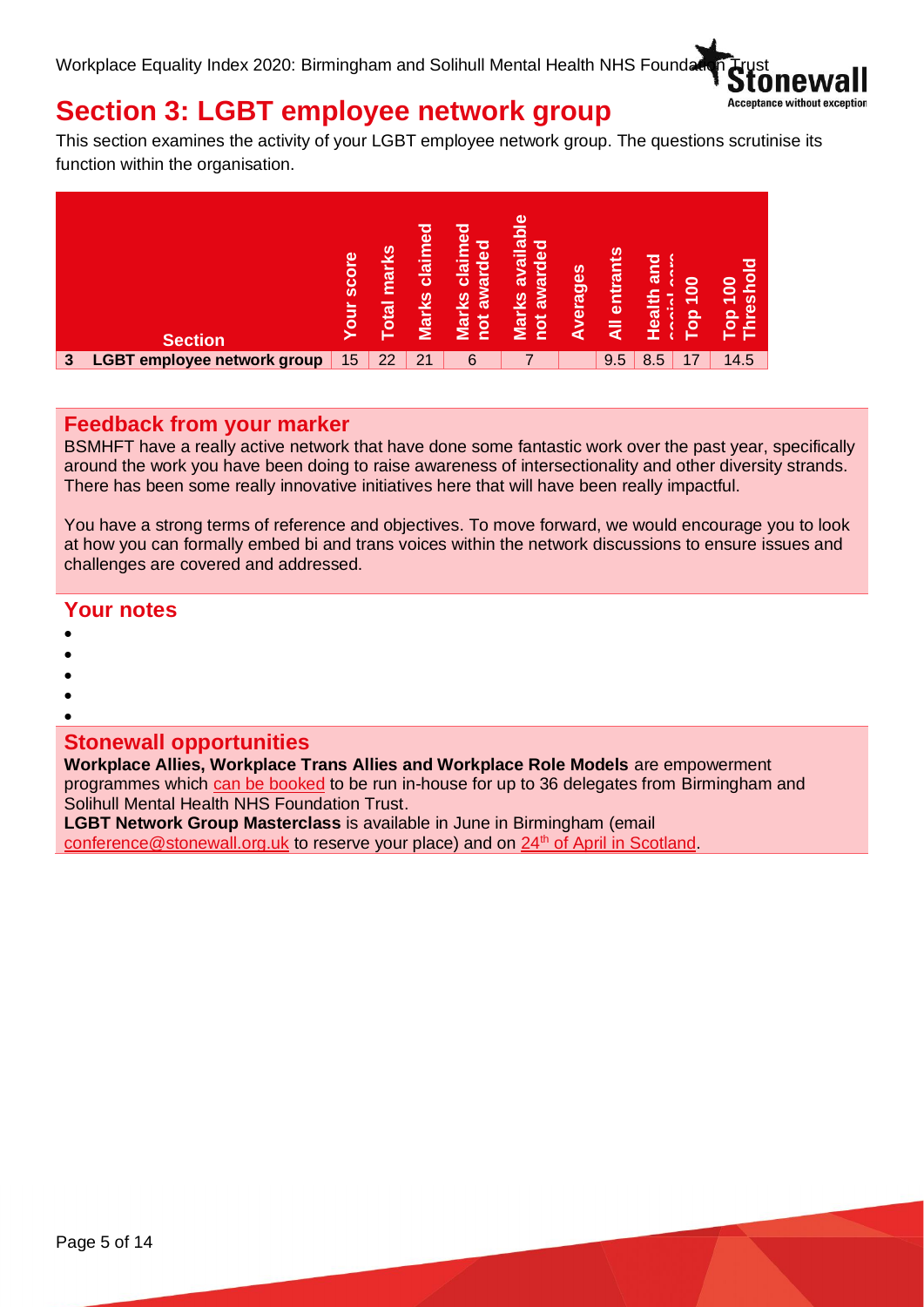

## **Section 4: Allies and role models**

This section examines the process of engaging allies and promoting role models. The questions scrutinise how the organisation empowers allies and role models and then the individual actions they take.



## **Feedback from your marker**

Birmingham and Solihull Mental Health Foundation Trust has an active allies network which is great to see, and it is clear about what being an ally means at the trust, particularly emphasising what it means to be visible and the importance of this in the workplace.

To go further, it would be great to see the allies develop or organise an awareness raising session for allies (and potential allies) that covers discrimination, personal stories and how staff members can step up in their roles for their colleagues and service users. It would also be great to see allies become more engaged in different awareness raising activities

Your profiles are great - please be careful about evidencing when these have been shared, but they are really interesting pieces. Well done.

### **Your notes**

- •
- •
- •
- •
- •

## **Stonewall opportunities**

**Inclusive Future Leaders** is a tailored programme designed to form part of a graduate or management training programme, which [can be booked](https://www.stonewall.org.uk/stonewall-stories-category/workplace/inclusive-future-leaders) in-house at Birmingham and Solihull Mental Health NHS Foundation Trust.

**Workplace programmes** including [LGBT Role Models,](https://www.stonewall.org.uk/lgbt-workplace-role-models-programme) [Allies](https://www.stonewall.org.uk/workplace-allies-programme) and [Trans Allies.](https://www.stonewall.org.uk/workplace-trans-allies-programme) They are available as open programmes for up to three people or the programmes can be booked to be run in-house for up to 36 delegates from Birmingham and Solihull Mental Health NHS Foundation Trust. Open Programmes are available as part of the Scotland Empowerment Week from 18<sup>th</sup> to 22<sup>nd</sup> [May in Scotland and the north](https://www.stonewallscotland.org.uk/events/stonewall-scotland-empowerment-week-2020)[east of England.](https://www.stonewallscotland.org.uk/events/stonewall-scotland-empowerment-week-2020)

**Inclusive Leadership** is a newly developed programme which will be made available from May, email [empowerment@stonewall.org.uk](mailto:empowerment@stonewall.org.uk) for more information.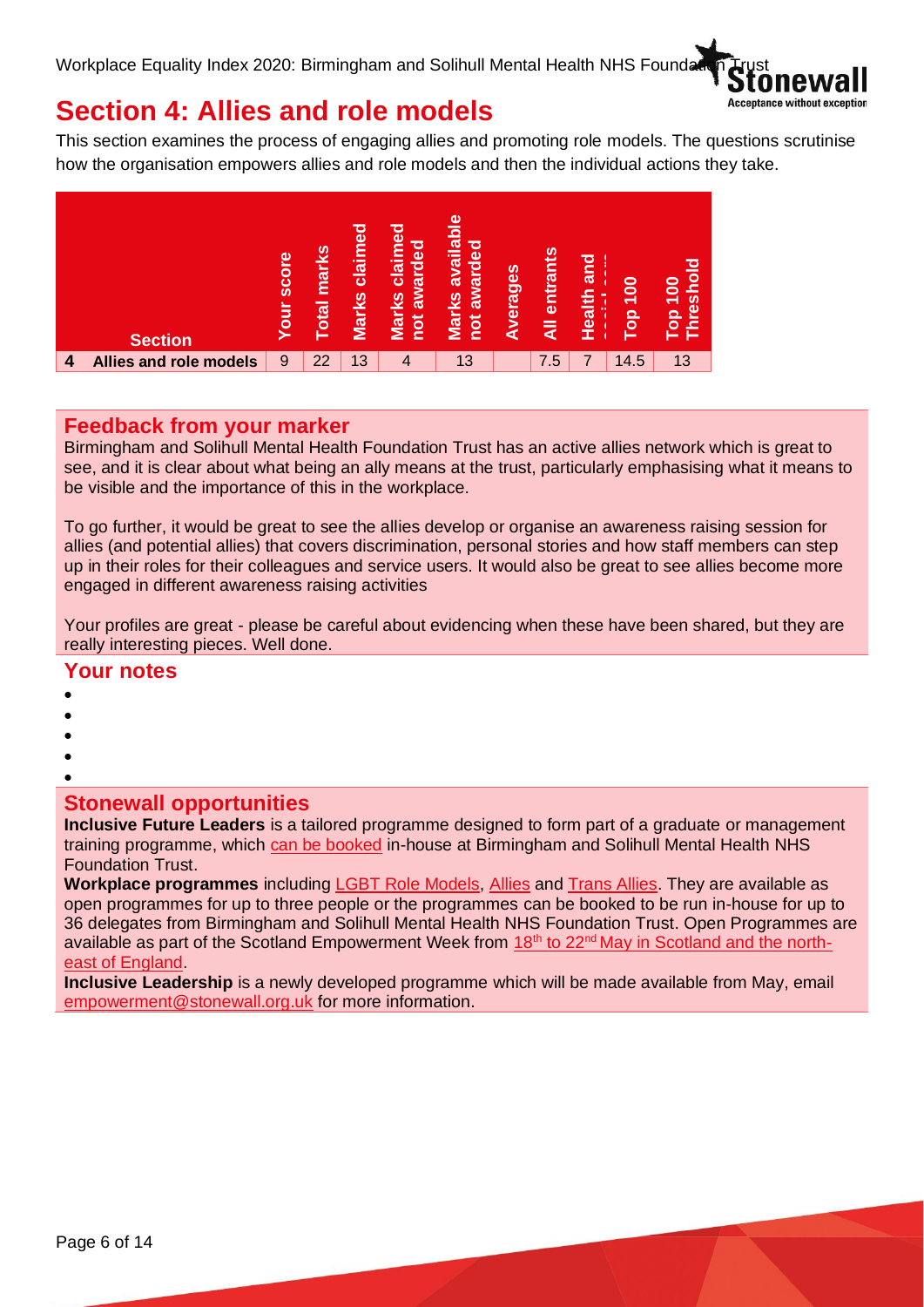

## **Section 5: Senior leadership**

This section examines how the organisation engages senior leaders. The questions scrutinise how the organisation empowers senior leaders at different levels and the individual actions they take



## **Feedback from your marker**

It is clear that BSMTFT have some really engaged board members and senior leaders, and they have been involved in some great initiatives and meetings over the past year to ensure that LGBT issues are understood.

To move forward in this section, it would be great to see how other board members/senior leaders within the organisation can get involved in this work. It would also be great to see strong messages of support from board/senior leaders that is specific on the importance of trans and lesbian, gay and bi equality. We would also encourage that he trust looks at the systematic way in which the whole of the board and senior management can be made aware of LGBT issues (5.1 and 5.3).

#### **Your notes**

- •
- •
- •
- •

#### • **Stonewall opportunities**

**LGBT Leadership** is an empowerment programme for LGBT leaders. Our [next open programme](https://www.stonewall.org.uk/get-involved/attend-event/workplace-events/lgbt-leadership-programme) is in London  $15<sup>th</sup>$  to  $17<sup>th</sup>$  of July, and can be [booked to be run](https://www.stonewall.org.uk/get-involved/attend-event/workplace-events/lgbt-leadership-programme) in-house for Birmingham and Solihull Mental Health NHS Foundation Trust.

**Inclusive Leadership** is a newly developed programme which will be made available from May, email [empowerment@stonewall.org.uk](mailto:empowerment@stonewall.org.uk) for more information.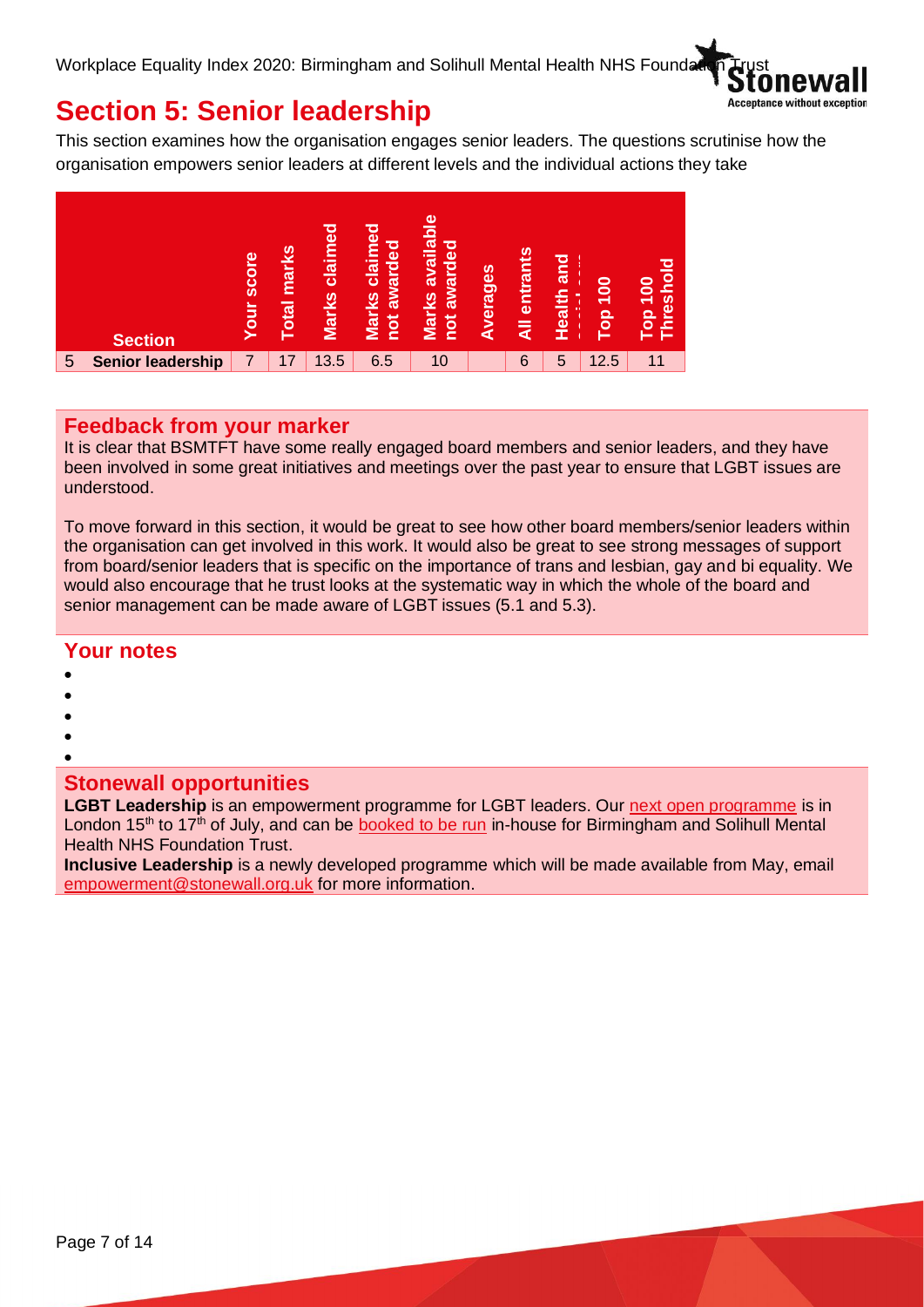

## **Section 6: Monitoring**

This section examines how the organisation monitors its employees. The questions scrutinise data collection methods, analysis and outcomes.



## **Feedback from your marker**

Imporving in this section should be a priority for BSMHFT. Monitoring is both vital for understanding lesbian, gay, bi and trans (LGBT) employees and their needs. We appreciate the limitations of ESR systems particuarly in monitoring gender identity for NHS organisations. But, there is still definte room for improvement here to bring BSMHFT in line with sector best practise. Stonewall monitoring resources can support with this.

We are unsure about your question on sexual orientation as the evidence in 6.2 contradicts the evidence in 6.1. The question currently asked for 'Gender' should be changed as a matter of priority to reflect good practice - trans is not a sexual orientation.

### **Your notes**

- •
- •
- •
- •
- •

## **Stonewall opportunities**

**Best practice guides** are available to you, as a Stonewall Diversity Champion for free. Talk to your account manager about how to best use these resources.

London Workplace Conference includes a session on monitoring. It is held on the 3<sup>rd</sup> of April. Tickets [are available](https://www.stonewall.org.uk/events/stonewall-workplace-conference-london-2020) for £349+VAT (or at our early bird rate of £309+VAT until the 21st Feb) for public-sector organisations.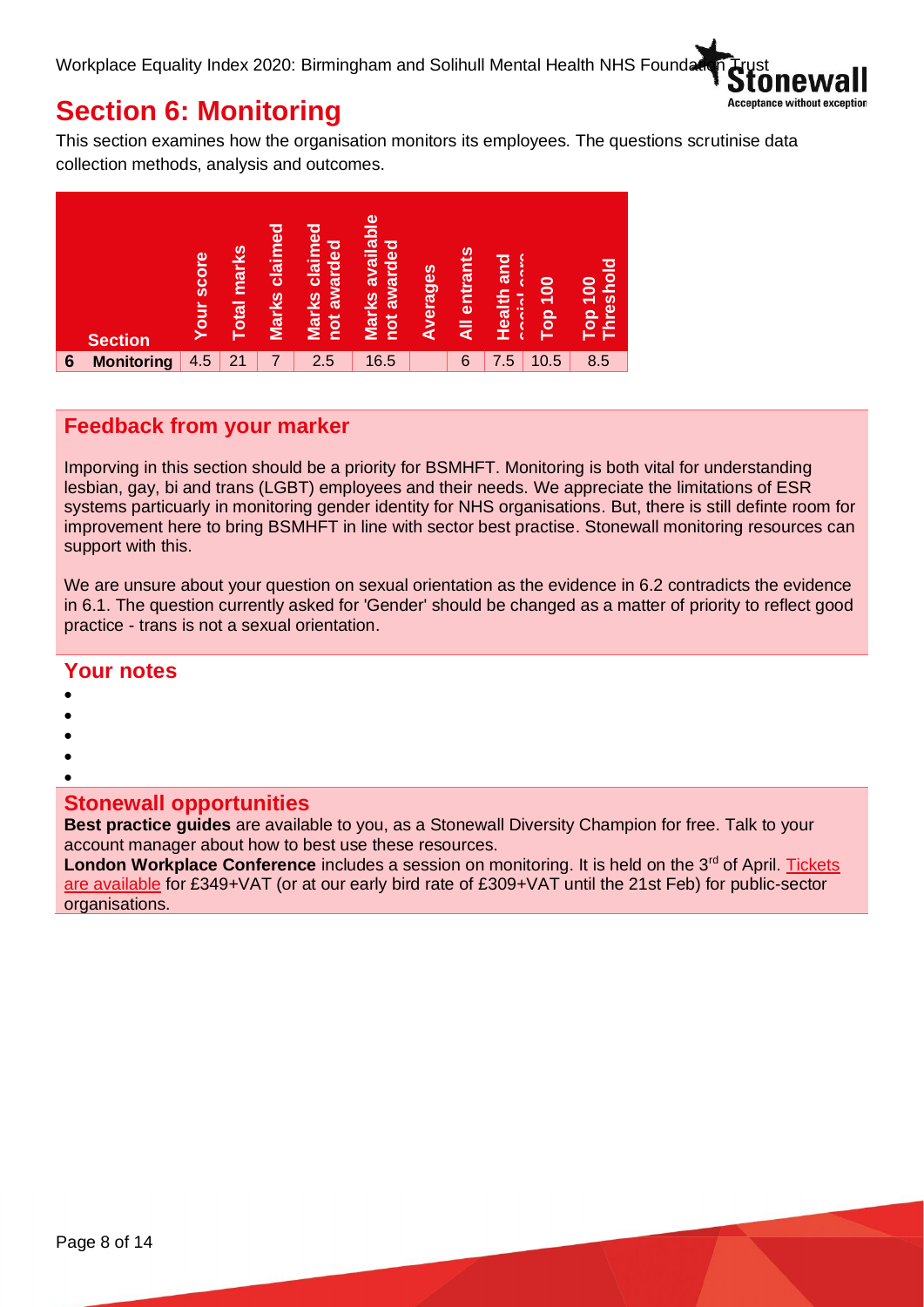

## **Section 7: Procurement**

This section examines how the organisation affects change in its supply chain. The questions scrutinise the steps taken to ensure LGBT inclusive suppliers are procured and held to account.



## **Feedback from your marker**

BSMHFT has some good baseline procedures to embed equality and diversity within procurement, however we would encourage these to be stregthened so that they are explcitly inclusive of lesbian, gay, bi and trans equality. We want all employers to be certain that the suppliers and the contractors that they are working with understand the organisations position on LGBT equality and will protect LGBT in their work, and this should be done through scrutiny of their training and policies.

Great that suppliers and contractors are able to access training and network group events - we would like more information on this in future submissions.

We would also like to see the procurement team receive specific training and quidance that is specific to procurement and LGBT equality.

#### **Your notes**

- •
- •
- •
- •
- •

### **Stonewall opportunities**

**Best practice guides** are available to you, as a Stonewall Diversity Champion for free. Talk to your account manager about how to best use these resources.

London Workplace Conference includes a session on procurement. It is held on the 3<sup>rd</sup> of April. Tickets [are available](https://www.stonewall.org.uk/events/stonewall-workplace-conference-london-2020) for £349+VAT (or at our early bird rate of £309+VAT until the 21st Feb) for public-sector organisations.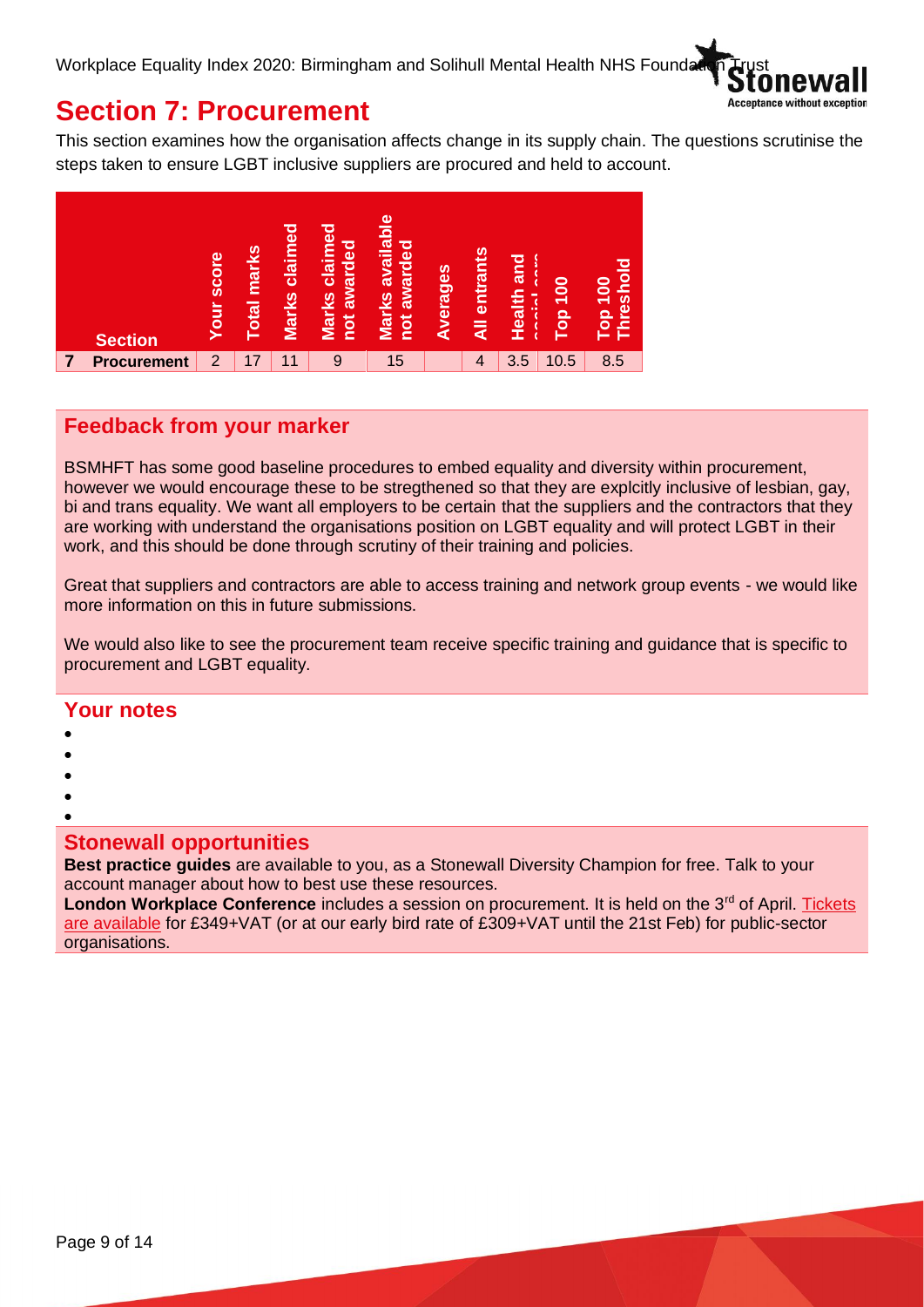

## **Section 8: Community engagement**

This section examines the outreach activity of the organisation. The questions scrutinise how the organisation demonstrates its commitment to the wider community and the positive impact it has.



## **Feedback from your marker**

BSMHFT has done some good work in this area (attending Pride, offering meeting space for LGBT refugee group and raising money for local LGBT center).

To move forward, the Trust could look at how it specifically supports trans events and community groups, and how it can support a campaign to challenge homophobic, biphobic or transphobic bullying and harrassment more widely. It would also be good to look at your collaborations and how this work can be advanced.

### **Your notes**

- •
- •
- •
- •
- •

### **Stonewall opportunities**

**Your Stonewall account manager** can advise on how to maximise your impact with community engagement.

**London Workplace Conference** includes a session on community engagement. It is on the 3<sup>rd</sup> of April. [Tickets are available](https://www.stonewall.org.uk/events/stonewall-workplace-conference-london-2020) for £349+VAT (or at our early bird rate of £309+VAT until the 21st Feb) for publicsector organisations.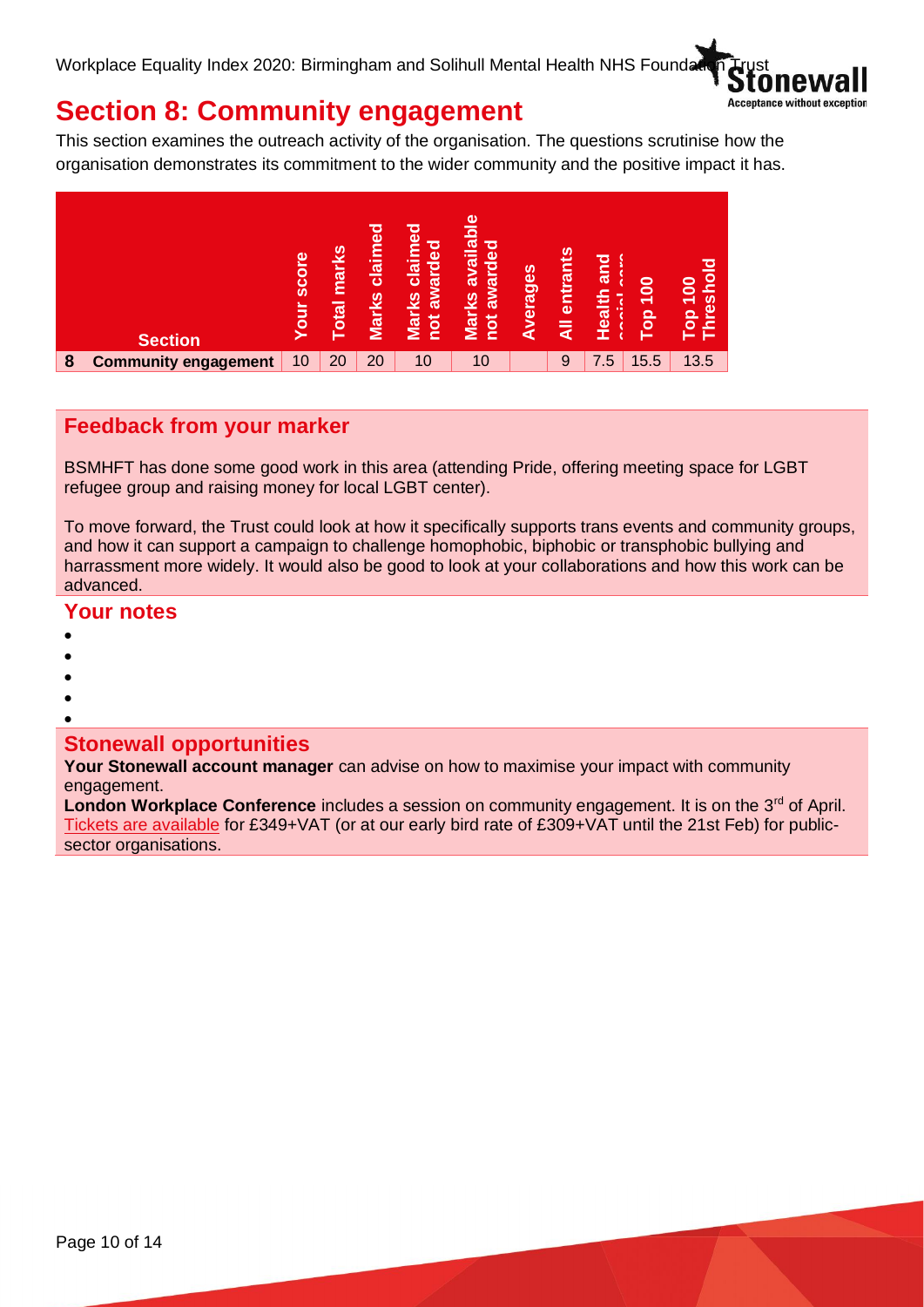

# **Section 9: Clients, customers and service users**

This section examines how the organisation engages with clients, customers, services users or partners.

|   | <b>Section</b>                              | score<br>jno | marks<br><b>Total</b> | claimed<br><b>Marks</b> | ℧<br>$\mathbf{\Omega}$<br>ष्ठ<br>è<br>►<br>►<br><u>៊េ</u><br>o<br>$\mathbf c$<br>ಹ<br><u>S</u><br>నె<br><u>Nar</u><br>not | ω<br>availabl<br>awarded<br>Marks<br><u><b>pd</b></u> | Averages | S<br>entrant<br>₹ | and<br>Health | $\frac{8}{100}$<br><b>a</b> | ত<br>ē<br>$\overline{100}$<br>$\boldsymbol{\omega}$<br>$\omega$<br><u>ခ</u><br>s. |
|---|---------------------------------------------|--------------|-----------------------|-------------------------|---------------------------------------------------------------------------------------------------------------------------|-------------------------------------------------------|----------|-------------------|---------------|-----------------------------|-----------------------------------------------------------------------------------|
| 9 | <b>Clients, customers and service users</b> | 9            | 17                    | 17                      | 8                                                                                                                         | 8                                                     |          | 6                 | 6             | 12.5                        | 9.5                                                                               |

### **Feedback from your marker**

It is great to see the trust engaging with its LGBT service users through its recovery college and its specific consultation exercises. Good to see that the Trust is developing a policy/guidance for working with trans service users which will help overcome some of the barriers that service users have mentioned.

We would encourage the Trust to asses whether lesbian, gay bi and trans people are accessing its services and what their satisfaction is - this is a good start but needs to be inclusive of sexual orientation and gender identity. We would also encourage the trust to develop its EDI training to have more of a focus on overcoming barriers faced by LGBT people within healthcare, again explicitly inclusive of SO &GI.

### **Your notes**

- •
- •
- •
- •
- •

### **Stonewall opportunities**

London Workplace Conference is on the 3<sup>rd</sup> of April. [Tickets are available](https://www.stonewall.org.uk/events/stonewall-workplace-conference-london-2020) for £349+VAT (or at our early bird rate of £309+VAT until the 21st Feb) for public-sector organisations.

**Cymru Workplace Conference** is on the 14<sup>th</sup> of February. [Tickets are available](https://www.stonewall.org.uk/events/stonewall-cymru-workplace-conference-cardiff-2020) for £110+VAT for publicsector organisations. Tickets can be bought on a buy-three-get-one-free basis.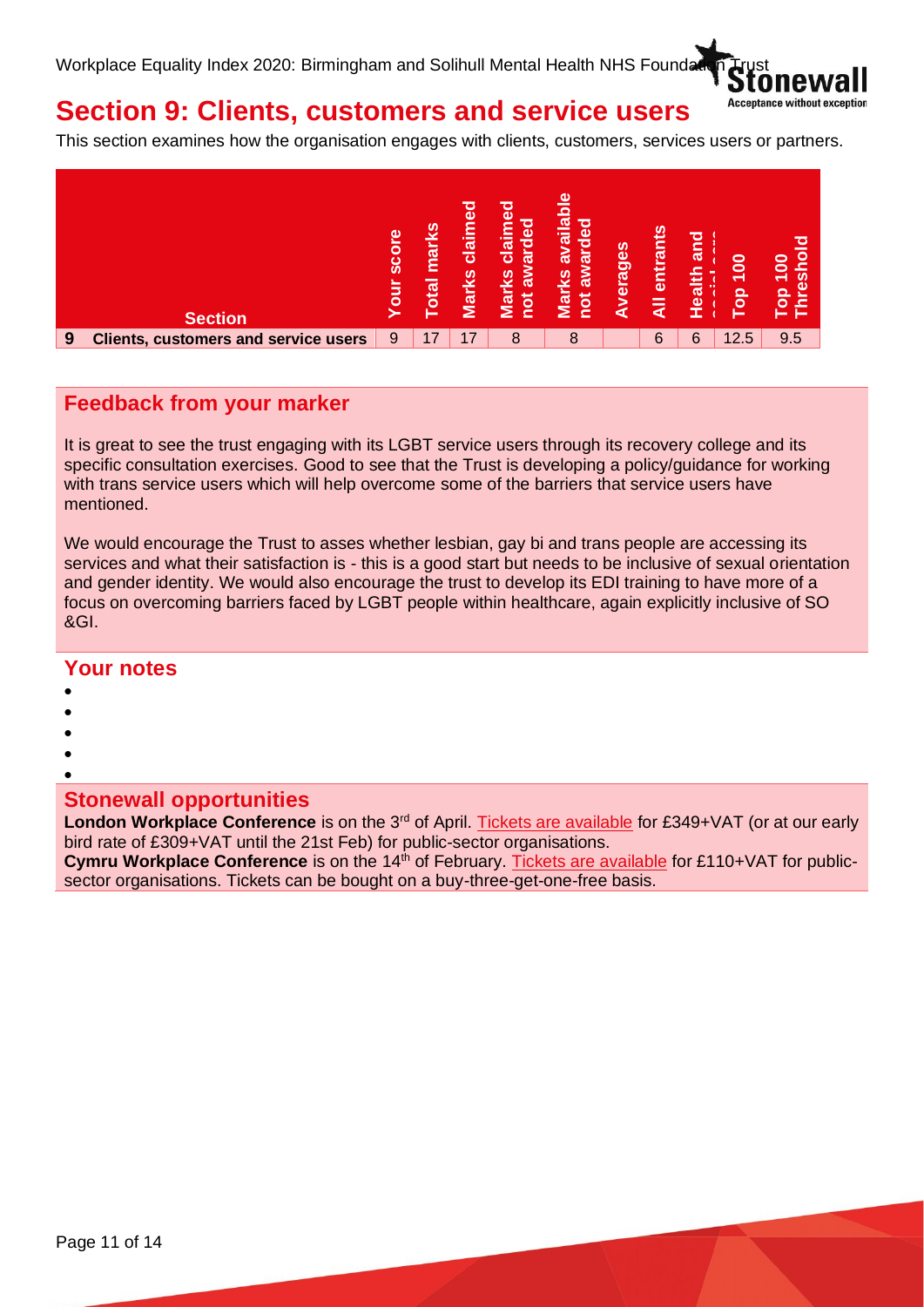

## **Section 10: Additional work**

This section gives outstanding employers an opportunity to share best practice not already awarded elsewhere in the submission.



## **Feedback from your marker**

Excellent work with the Tamarind Centre for Pride.

#### **Your notes**

- •
- •
- •
- •

### **Stonewall opportunities**

Many organisations have innovative ideas for LGBT inclusion. The Stonewall Empowerment Team can work with you to design bespoke and tailored events, workshops, webinars and programmes. Email [empowerment@stonewall.org.uk](mailto:empowerment@stonewall.org.uk) to discuss your ideas.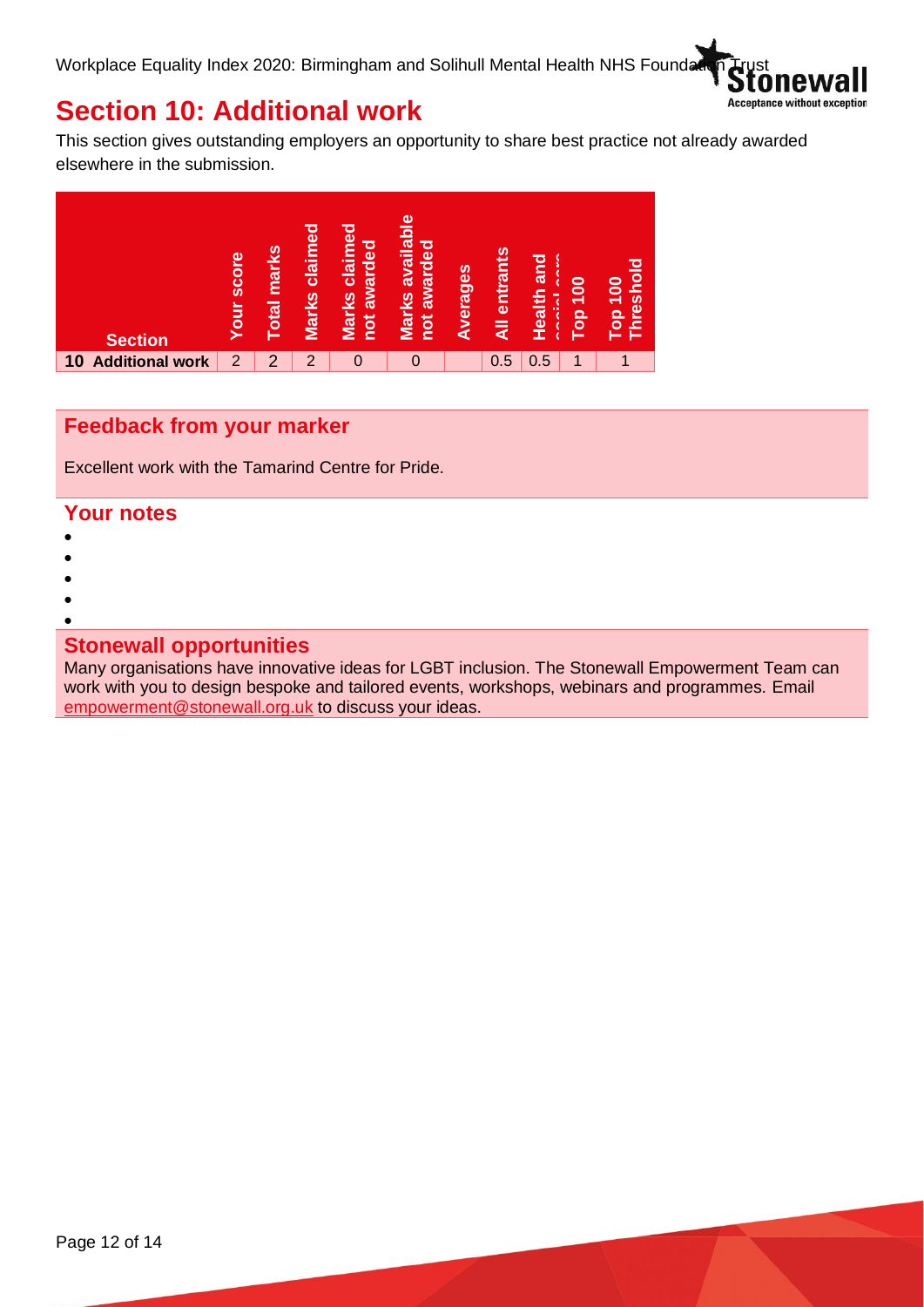

# **Staff Feedback Questionnaire**

This section examines the policies and benefits the organisation has in place to support LGBT staff. The questions scrutinise the policy audit process, policy content and communication.



## **Stonewall opportunities**

**Stonewall Workplace Conferences** have expert workshops and unique networking opportunities. This gives you the holistic tool to deal with the diverse and varied issues that your LGBT staff and their allies face. London Conference is on the 3<sup>rd</sup> of April. [Tickets are available](https://www.stonewall.org.uk/events/stonewall-workplace-conference-london-2020) for £349+VAT (or at our early bird rate of £309+VAT until the 21st Feb) for public-sector organisations. Cymru Conference is on the 14<sup>th</sup> of February. [Tickets are available](https://www.stonewall.org.uk/events/stonewall-cymru-workplace-conference-cardiff-2020) for £110+VAT for public-sector organisations. Tickets can be bought on a buy-three-get-one-free basis.